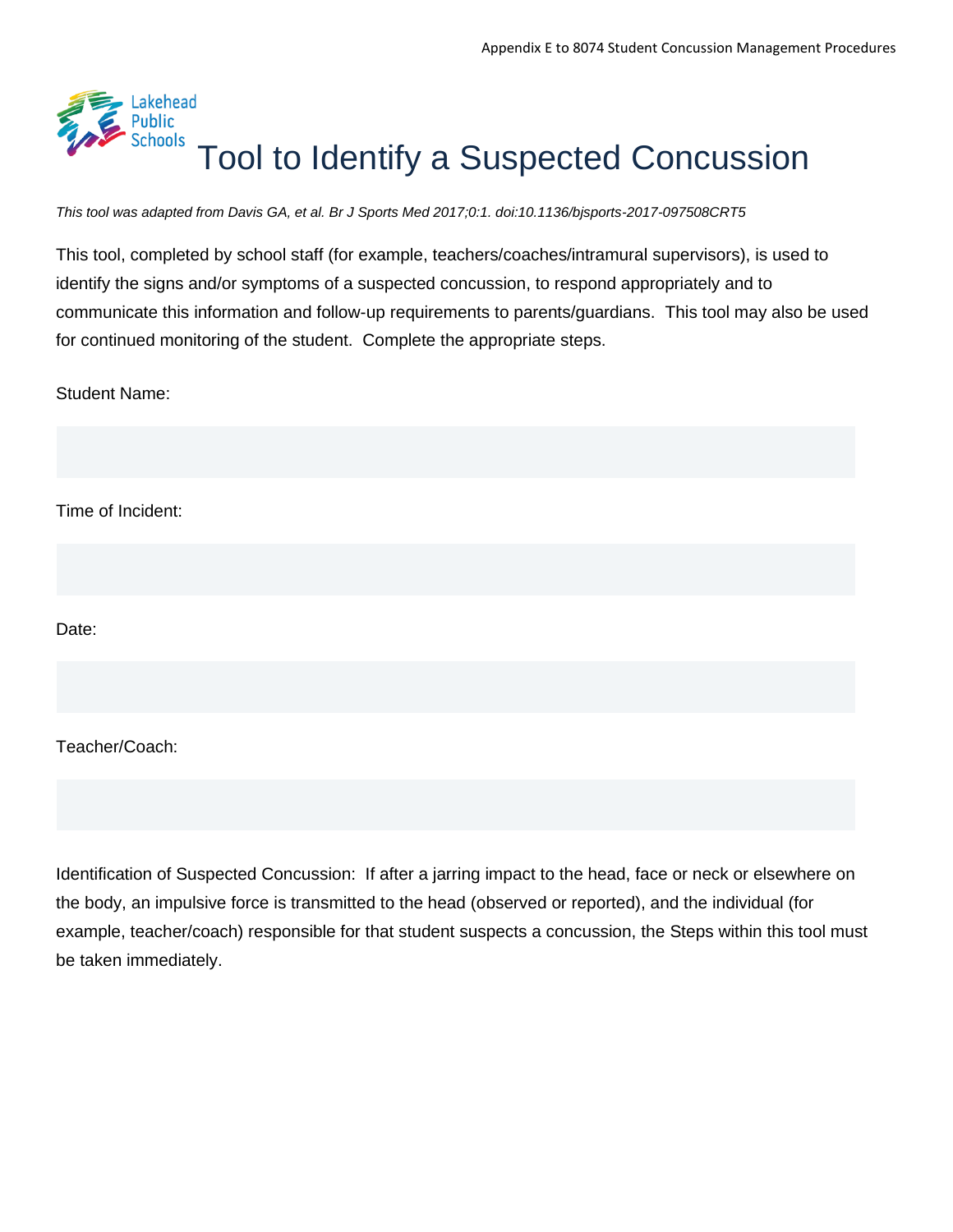## **Step A: Red Flags Signs and Symptoms**

Check for Red Flag sign(s) and or symptom(s).

If any one or more red flag sign(s) or symptom(s) are present, call 911, followed by a call to parents/guardians/emergency contact.

#### **Red Flag Signs and Symptoms:**

- Deteriorating conscious state
- Double vision
- Increasingly restless, agitated or combative
- Loss of consciousness
- () Neck pain or tenderness
- Seizure or convulsion
- Severe or increasing headache
- Vomiting
- Weakness or tingling/burning in arms or legs

## **Step B: Other Signs and Symptoms**

If Red Flag(s) are not identified continue and complete the steps (as applicable) and Step E: Communication to Parents/Guardians

### **Step B1: Other Concussion Signs**

#### **Check visual cues (what you see).**

- Balance, gait difficulties, motor incoordination, stumbling, slow laboured movements
- Blank or vacant look
- Disorientation or confusion, or an inability to respond appropriately to questions
- Facial injury after head trauma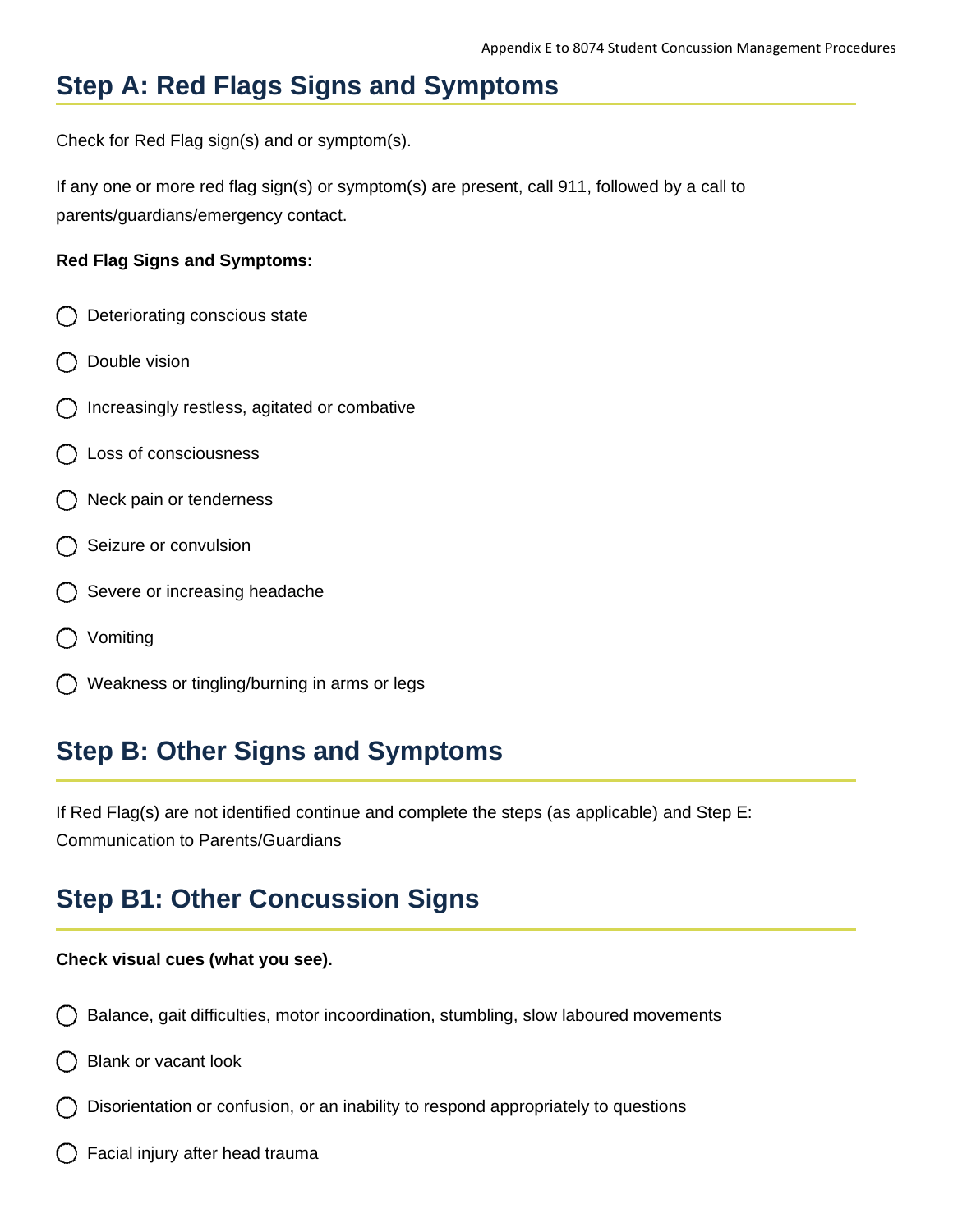Lying motionless on the playing surface (no loss of consciousness) Ő

 $\bigcap$  Slow to get up after a direct or indirect hit to the head

# **Step B2: Other Concussion Symptoms Reported (What the Student is Saying)**

#### **Check what students report feeling.**

- Balance problems
- Blurred vision
- Difficulty concentrating
- Difficulty remembering  $\left( \begin{array}{c} \end{array} \right)$
- Dizziness
- "Don't feel right"  $($
- Drowsiness
- Fatigue or low energy
- Feeling like "in a fog"
- Feeling slowed down
- Headache
- More emotional
- More irritable
- Nausea
- Nervous or anxious
- "Pressure in head"
- Sadness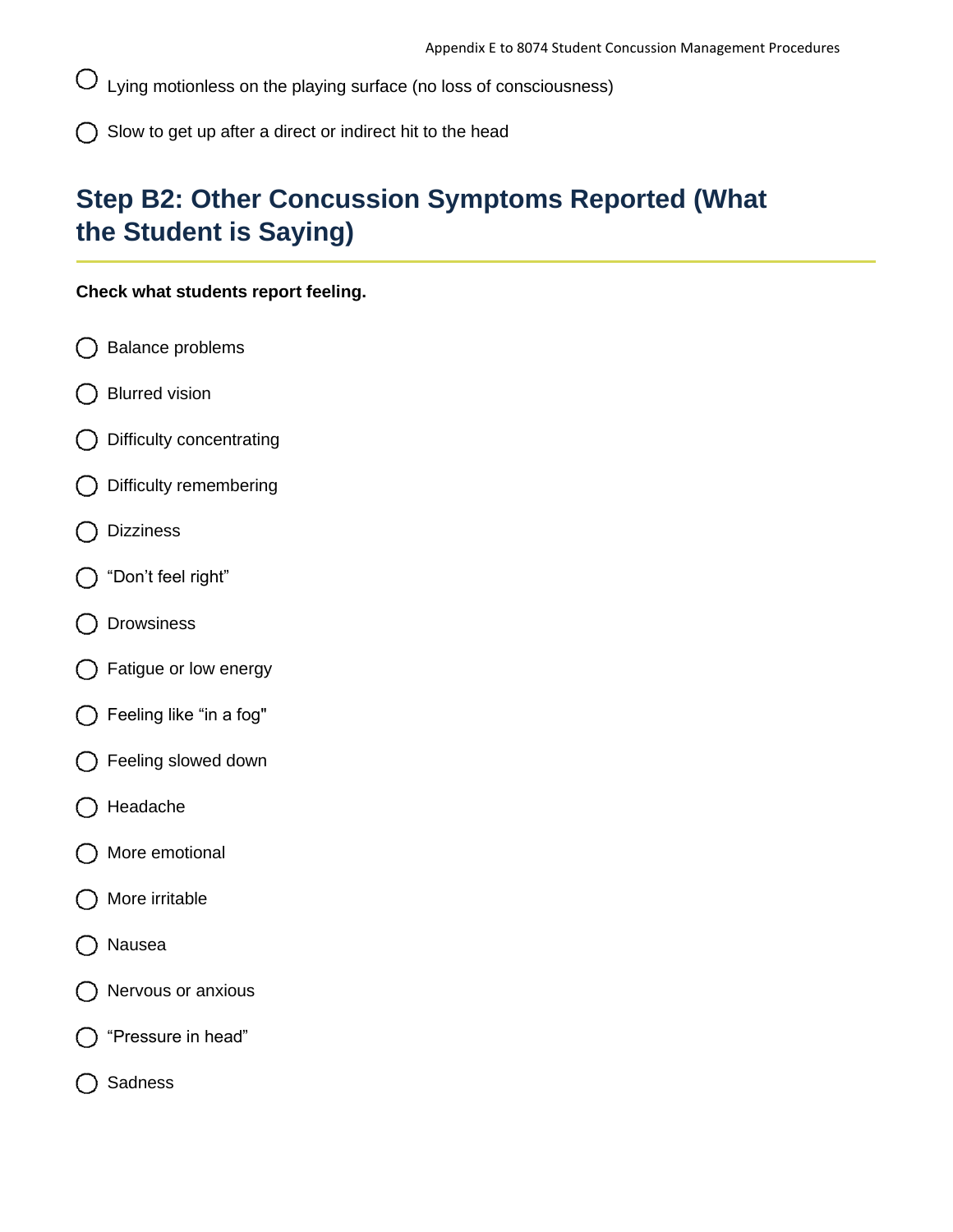Sensitivity to light

Sensitivity to noise

*If any sign(s) or symptom(s) worsens call 911.*

## **Step B3: Conduct Quick Memory Function Check**

Questions may need to be modified for very young students, the situation/activity/sport and/or students receiving special education programs and services. Failure to answer any one of the questions correctly indicates a suspected concussion. Record student responses.

Is it before or after lunch?

What activity/sport/game are we playing now?

What field are we playing on today?

What is the name of your teacher/coach?

What room are we in right now?

What school do you go to?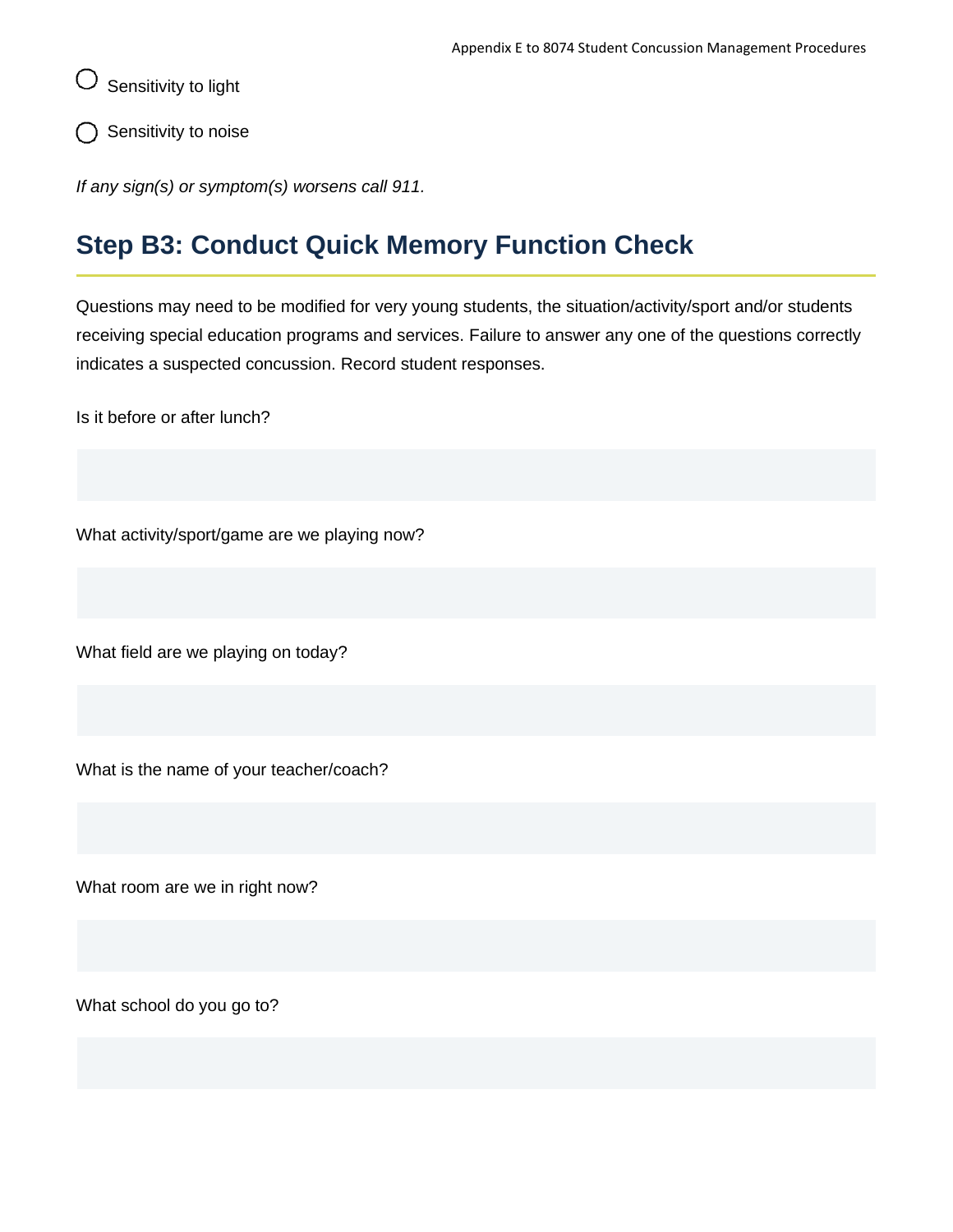# **Step C: When sign(s) are observed and/or symptom(s) are reported, and/or the student fails to answer any of the Quick Memory Function questions correctly**

Actions required:

- a concussion should be suspected;
- the student must stop participation immediately and must not be allowed to return to play that day even if the student states that they are feeling better; and
- the student must not:
	- $\circ$  leave the premises without parent/guardian (or emergency contact) supervision;
	- $\circ$  drive a motor vehicle until cleared to do so by a medical doctor or a nurse practitioner; and
	- $\circ$  take medications except for life threatening medical conditions (for example, diabetes, asthma).

The teacher/coach informs the parent/guardian that the student needs an urgent medical assessment (as soon as possible that day) by a medical doctor or nurse practitioner. Medical doctors and nurse practitioners are the only healthcare professionals in Canada with licensed training and expertise to diagnose a concussion; therefore, all students with a suspected concussion must undergo evaluation by one of these professionals. In rural or northern regions, the medical assessment may be completed by a nurse with pre-arranged access to a medical doctor or nurse practitioner.

The parents/guardians must be provided with a completed copy of this tool and a copy of a **[Medical Assessment Form](https://safety.ophea.net/resources/822)**. The teacher/coach informs the principal of incident.

## **Step D: If there are no signs observed, no symptoms reported, and the student answers all questions in the Quick Memory Function Check correctly but a possible concussion event was recognized by teacher/coach.**

Actions required:

The student must stop participation immediately and must not be allowed to return to play that day even if the student states that they are feeling better. Principals must be informed of the incident.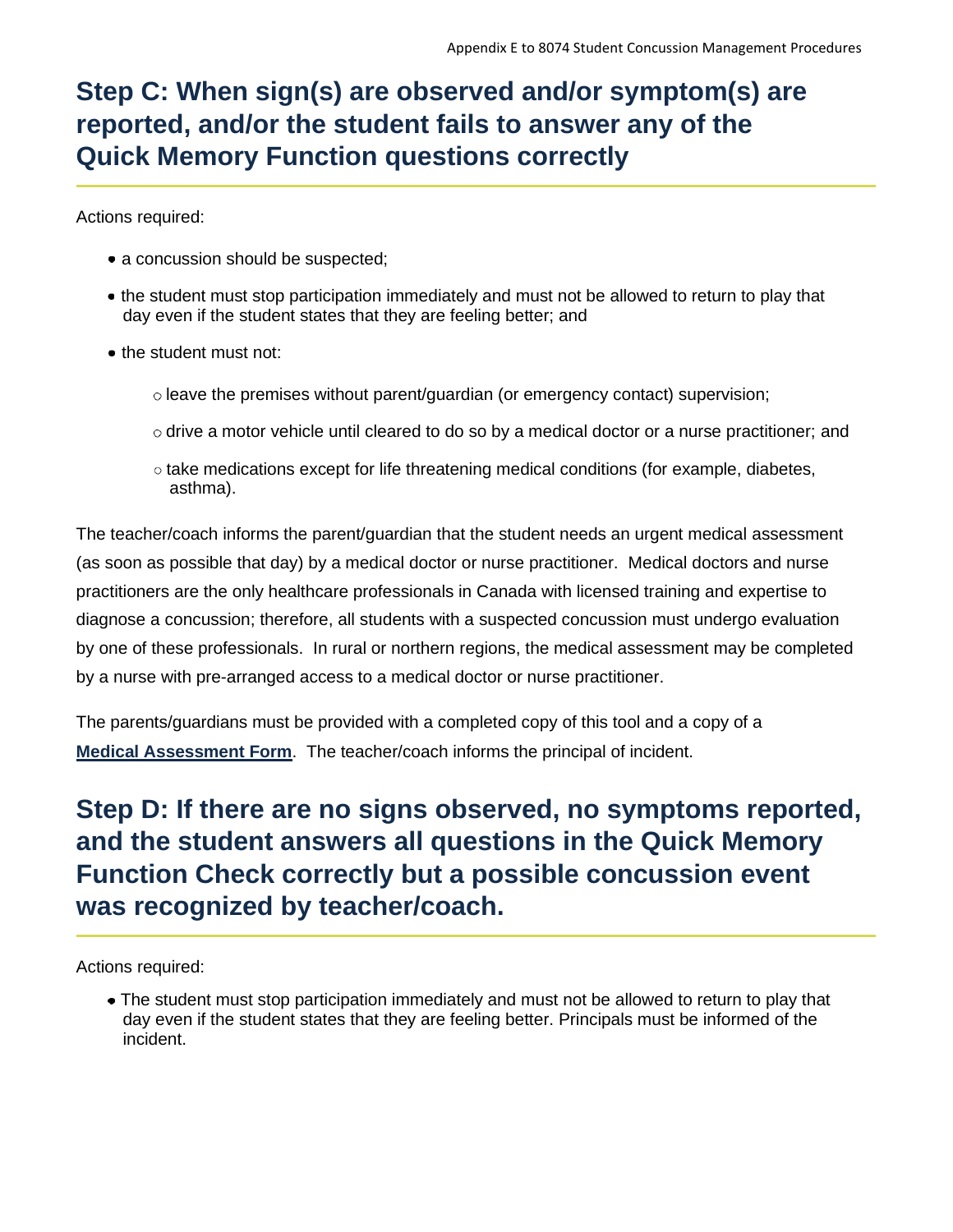The teacher/coach informs the parent/guardian of the incident and that the student attends school and requires continued monitoring for 24 hours as signs and or symptoms can appear

hours or days after the incident:

 $\circ$  If any red flags emerge call 911 immediately.

 $\circ$  If any other sign(s) and/or symptom(s) emerge, the student needs an urgent medical

assessment (as soon as possible that day) by a medical doctor or nurse practitioner.

- $\circ$  The parent/guardian communicate the results of the medical assessment to the appropriate school personnel using a **[Medical Assessment Form](https://safety.ophea.net/resources/822)**.
- $\circ$  If after 24 hours of monitoring no sign(s) and or symptom(s) have emerged, the parent/guardian communicate the results to the appropriate school official using the school's process and/or form. The student is permitted to resume physical activities. Medical clearance is not required.

### **Step E: Communication to Parents/Guardians**

Summary of Suspected Concussion Check – Indicate appropriate results and follow-up requirements.

Your child/ward was checked for a suspected concussion (that is, Red Flags, Other Signs and Symptoms, Quick Memory Function Check) with the following results:

- Red Flag sign(s) were observed and/or symptom(s) reported and emergency medical services (EMS) called.
- $\bigcap$  Other concussion sign(s) were observed and/or symptom(s) reported and/or the student failed to correctly answer all the Quick Memory Function questions.
- No sign(s) or symptom(s) were reported, and the student correctly answered all of the questions in the Quick Memory Function Check but a possible concussion event was recognized. Student attends school, no physical activity, with continued monitoring at school and home for 24 hours. Continued monitoring is required (consult Step D).

Teacher/Coach/Intramural Supervisor signature (optional):

Forms for parents/guardians to accompany this tool: